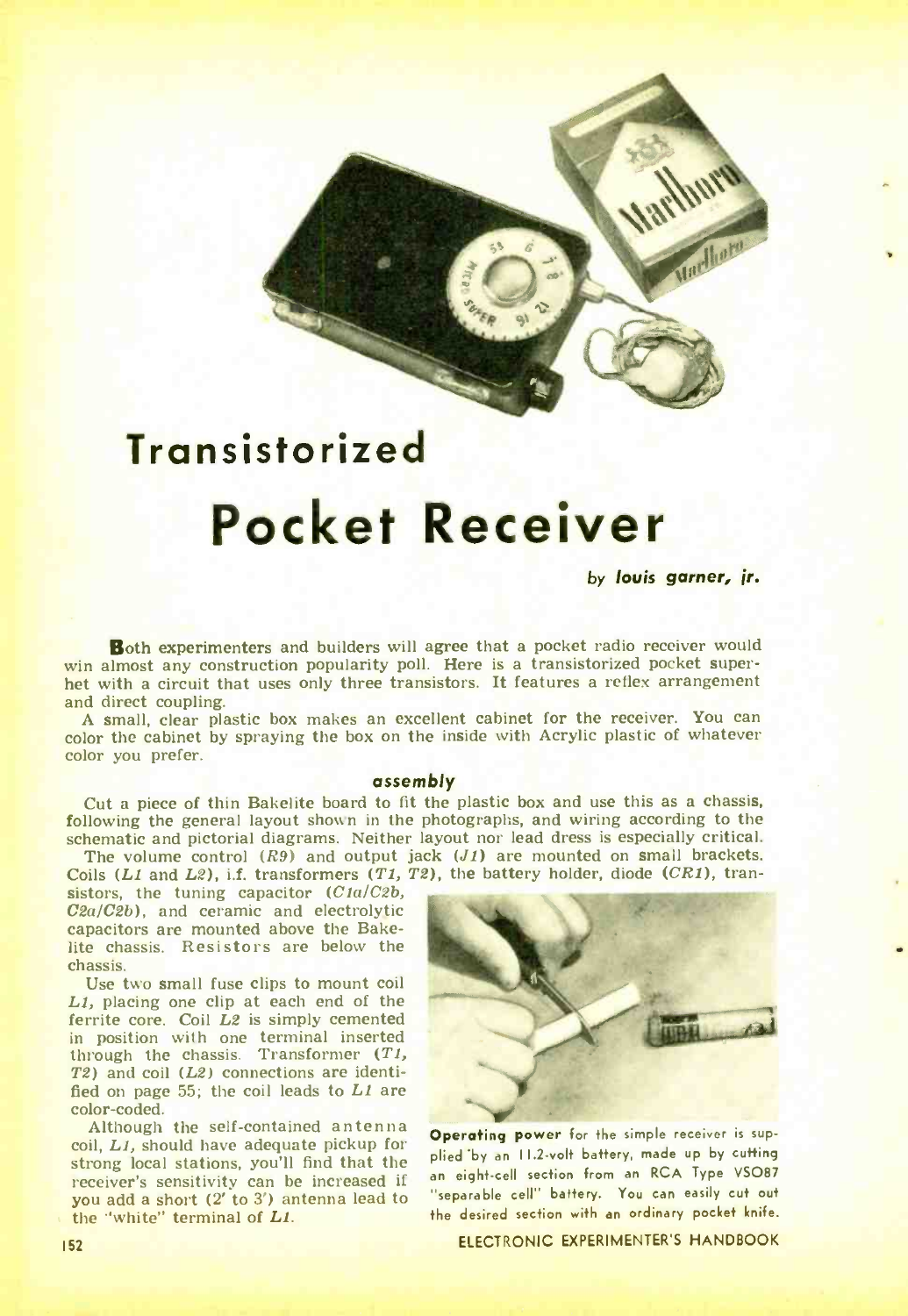

Top view of the receiver chassis shows location of all major components. The transistors are not in their respective sockets. Screw adjustments of CIb and C2b are visible on the top of CI/C2. Antenna coil LI is<br>held in place with a pair of fuse clips.

## alignment

Like all superhet receivers, this set must be aligned before use. It is a fairly simple operation and consists of adjusting all fixed tuned circuits for maximum performance. operation and consists of adjusting all fixed tuned circuits for maximum performance.<br>You'll need a standard r.f. signal generator and an insulated alignment tool.<br>Connect the signal generator's "ground" lead to circuit "g

B1). Connect the "hot" lead through a small (10 to 25  $\mu$  $\mu$ fd.) capacitor to the "white" terminal of L1. Make sure the tuning capacitor plates are fully meshed.<br>Then adjust the signal generator to deliver a *modulated* r.f. signal at 455 kc.

Advance the volume control to maximum output, listening to the earphone for an audio tone. Adjust the "output" control of the signal generator until the tone can just be heard. Using the insulated alignment tool, adjust the iron core slugs of

Below -chassis view. Printed wiring could R7 be used fo simplify the appearance of the unit still further, but the author thought that direct wiring would enable the job fo be done in the shortest time. The i.f. transformers are held in place by small tabs that are bent into place.

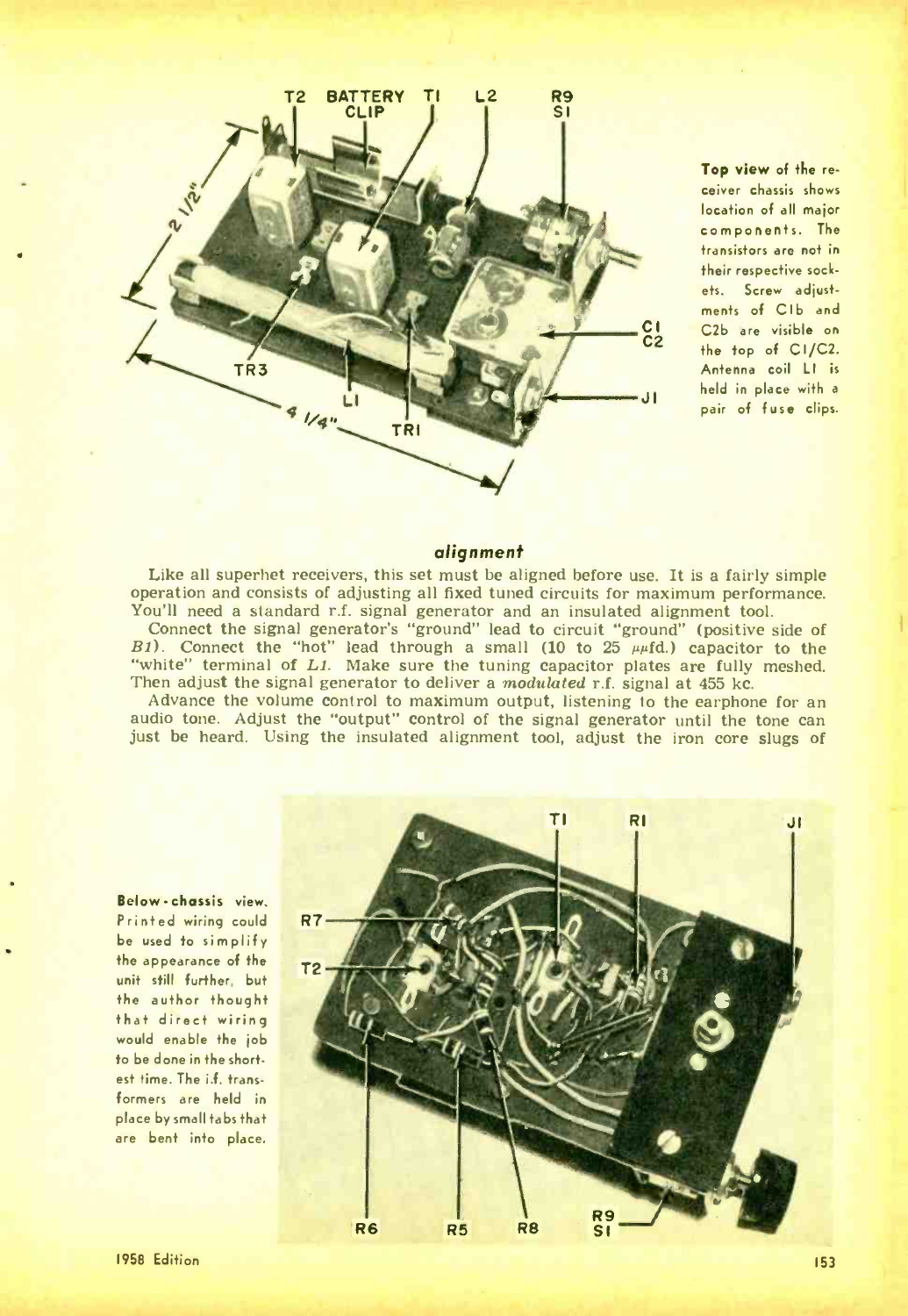

Schematic diagram and parts list for the reflex receiver.

- BI-II.2-volt battery (from RCA No. VSO87 separable cell unit)
- $Cla/Clb$  (10-208  $\mu\mu$ fd.), C2a/C2b (10-100  $\mu\mu$ fd.) subm triature superhet tuning capacitor, two sections (Argonne No. AR-93)
- C3. C4. C6, C9, C10-0.01+ufd. disc ceramic capacitor

C5-0.005+ufd. disc ceramic capacitor

- C7, C11-2-ufd., 15-volt electrolytic capacitor
- C8-20-µfd., 15-volt electrolytic capacitor
- CRI-IN64 diode
- J1-Open-circuit jack
- LI-Transistor antenna coil (Lafayete MS-272)
- L2-Transistor oscillator coil (Lafayette MS-265)
- RI-27-000-ohm, 1/2-watt carbon resistor
- R2-1000-ohm. V<sub>2</sub>-watt carbon resistor
- R3, R5-100,000-ohm, 1/2-watt carbon resistor
- R4-10,000-ohm, 1/2-watt carbon resistor
- R6-3300-ohm, 1/2-watt carbon resistor
- R7-330-ohm, 1/2-watt carbon resistor
- R8-47-ohm, 1/2-watt carbon resistor
- R9-25,000-ohm miniature potentiometer
- SI-S.p.s.t. switch, on R9
- TI, T2-Transistor i.f. transformer (Argonne No. AR-60)
- TRI-2N136 transistor (General Electric)
- TR2-2N135 transistor (General Electric)<br>TR3-2N170 transistor (General Electric)
- 
- 1-Small plastic case
- 1-Bakelite mounting board 3-Transistor sockets
- 2-Small fuse clips
- I-Miniature plug
- Misc, battery clip, control knobs, machine screws, nuts, wire and solder, etc.

Accessory-High-impedance magnetic earphone

the i.f. transformers for maximum output, as heard in the earphone. These cores are reached through holes in the bottom of the transformers. Always use the *minimum* signal that will give you an easily heard tone.

After peaking the i.f. transformers, remove the coupling capacitor (attached to the "white" terminal), replacing it with a much smaller unit (about  $5 \mu \mu fd$ .). Shift the signal generator to 1600 kc. and open the tuning capacitor's plates. Adjust the trimmer, C2b, on the back of the oscillator capacitor for a peak in output. Then turn the receiver's tuning dial to 1500 kc. (plates partially meshed), and shift the signal generator to this frequency. Adjust the r.f. trimmer, C1b, for a peak in output.

Finally, shift the signal generator to 600 kc. and turn the receiver's dial to the low-frequency end of the band-the tuning capacitor's plates should be almost fully



To align the superhet, you'll need a signal generator and an insulated alignment tool. ELECTRONIC EXPERIMENTER'S HANDBOOK